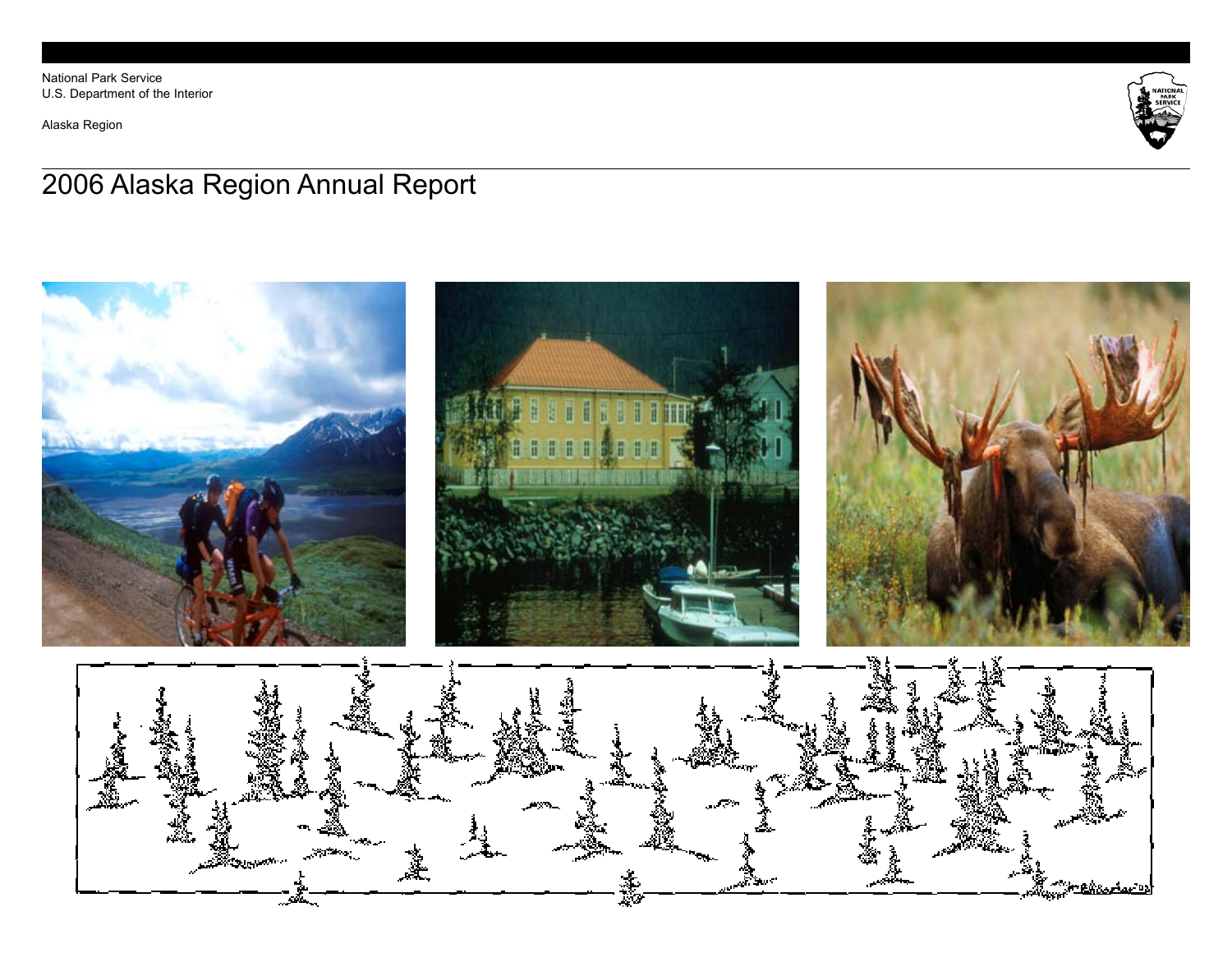*National Parks Reflect America: National parks should be an honest, accurate, and comprehensive reflection of the diversity of American culture, history and landscapes....*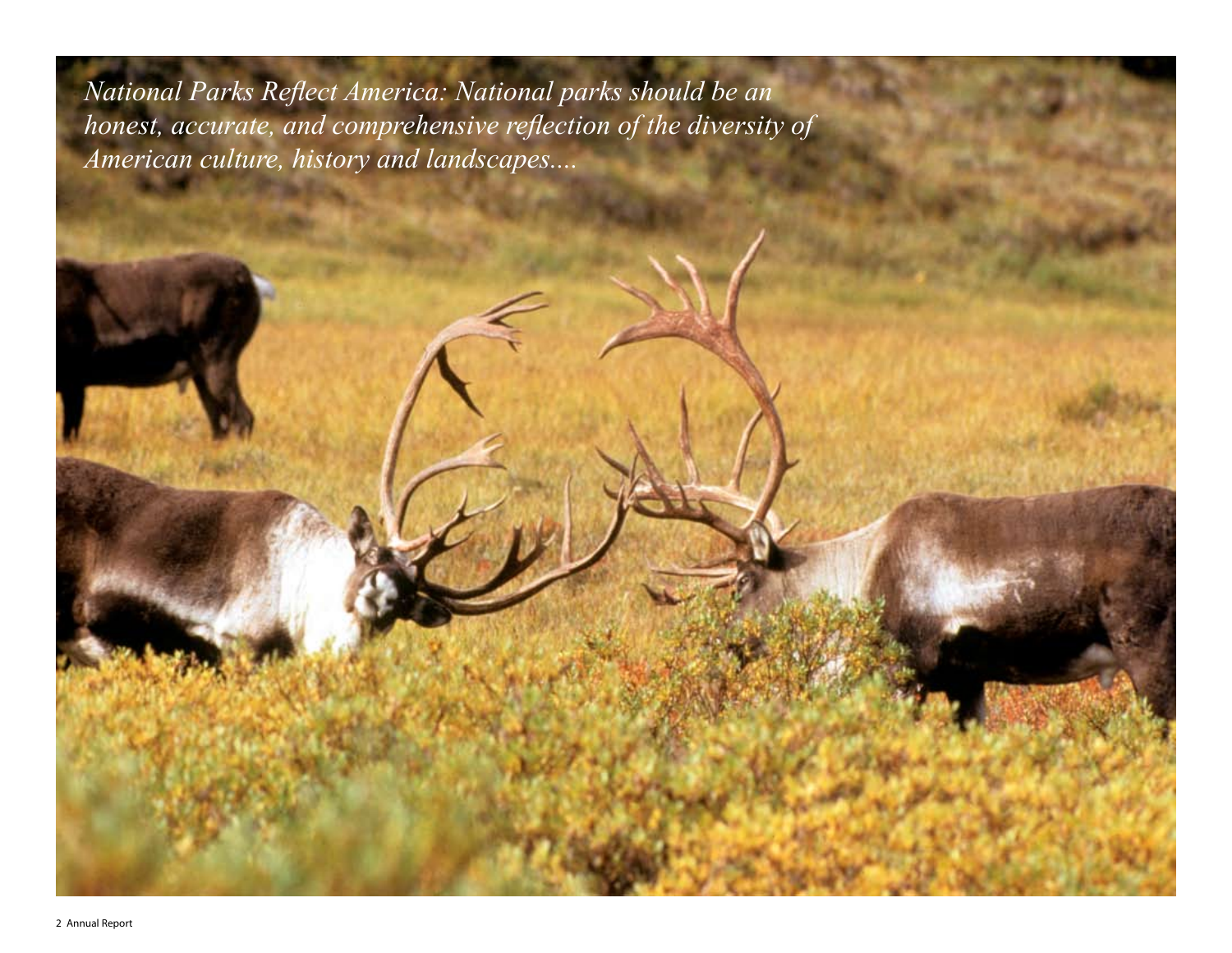## **Message From the Alaska Regional Director**

### The past year was productive, exciting and brought several changes to the National Park Service in Alaska.



Alaska Regional Director, Marcia Blaszak

NPS Photo

### Left to right: Bikers at Denali; Russian Bishop's House at Sitka; Molting moose in Denali

Caribou are found in Denali National Park and Preserve; Gates of the Arctic National Park and Preserve; Bering Land Bridge National Preserve; Noatak National Preserve; Yukon-Charley Rivers National Preserve; Kenai Fjords National Park; Glacier Bay National Park and Preserve; Katmai National Park and Preserve; Lake Clark National Park and Preserve; and Aniakchak National Monument and Preserve.

NPS Photo

Visitation was again a record, as more than 2.4 million visits were made to Alaska parks. Much of the gain was due to the continued growth and popularity of cruise ship travel in Southeast Alaska and the three NPS units there -- Glacier Bay, Sitka and Klondike Gold Rush.

National parks and program offices in Alaska also worked hard in 2006 to look at staff organization and workload, and to attempt to project budgets over the next five years. In government, as in private business, getting the work and the staffing to match the budget is never easy. Parks and programs have found efficiencies in their operating practices, reconsidered what is essential, mission-driven work, and looked toward partnerships with community volunteers, businesses and non-profit groups. Taken together, these will maintain park resources unimpaired for future generations while providing quality visitor experiences. The work will continue throughout 2007 and beyond.

Three major park projects also advanced in 2006. In Seward, planning work on the Mary Lowell Center continued; in Fairbanks, solid progress was made in bringing the Morris Thompson Center toward the construction phase; and in Southcentral Alaska, the South Denali visi-Cover Photos: NPS Photos **notices and State of the State of** and fishing, sees more than 50,000 visitors each summer. Alaska and the Matanuska-Susitna Borough signed a final agreement on the project.

> While those projects may win the headlines, I take the greatest pleasure in knowing that National Park Service employees around Alaska are working in dozens of small ways with communities, neighbors and fellow land managers. In the pages that follow, you will read of several: the restoration of a historic boat, education work in schools, several research projects, and work to resolve the access rights of park neighbors who live on private property within Alaska parks.

> 2006 also saw the launch of the National Park Centennial Initiative. The NPS will turn 100 in 2016, and the initiative is designed to prepare the Service for the next century of excellence in conservation, preservation and enjoyment. Congress will consider the first of the budget proposals for our next fiscal year, and you'll be hearing more from us about projects large and small to mark this important anniversary.

As always, we look forward to working with you this year and beyond, and I invite you to visit your national parks.

### *New Faces*

Meg Jensen, a deputy state director for the Bureau of Land Management in Nevada, became superintendent of Wrangell-St. Elias National Park and Preserve in late 2006. The move represented a return to Alaska, as she had spent many years with the BLM in Anchorage and began her career as a seasonal ranger in Klondike Gold Rush National Historical Park. Her career has included overseeing wilderness areas, realty programs, and facilities management. Wrangell-St. Elias is the largest national park in America, encompassing about 13.2 million acres.

In the summer of 2006, Ralph Moore assumed the superintendency at Katmai National Park and Preserve. He brings more than 20 years of NPS experience, including work as a backcountry ranger at Grand Teton, Rocky Mountain, Grand Canyon and Channel Islands. He first moved to Alaska in 1985 to work at Denali, including four years as a mountaineering ranger. Katmai, famous for volcanoes, brown bears

Marcia Glasget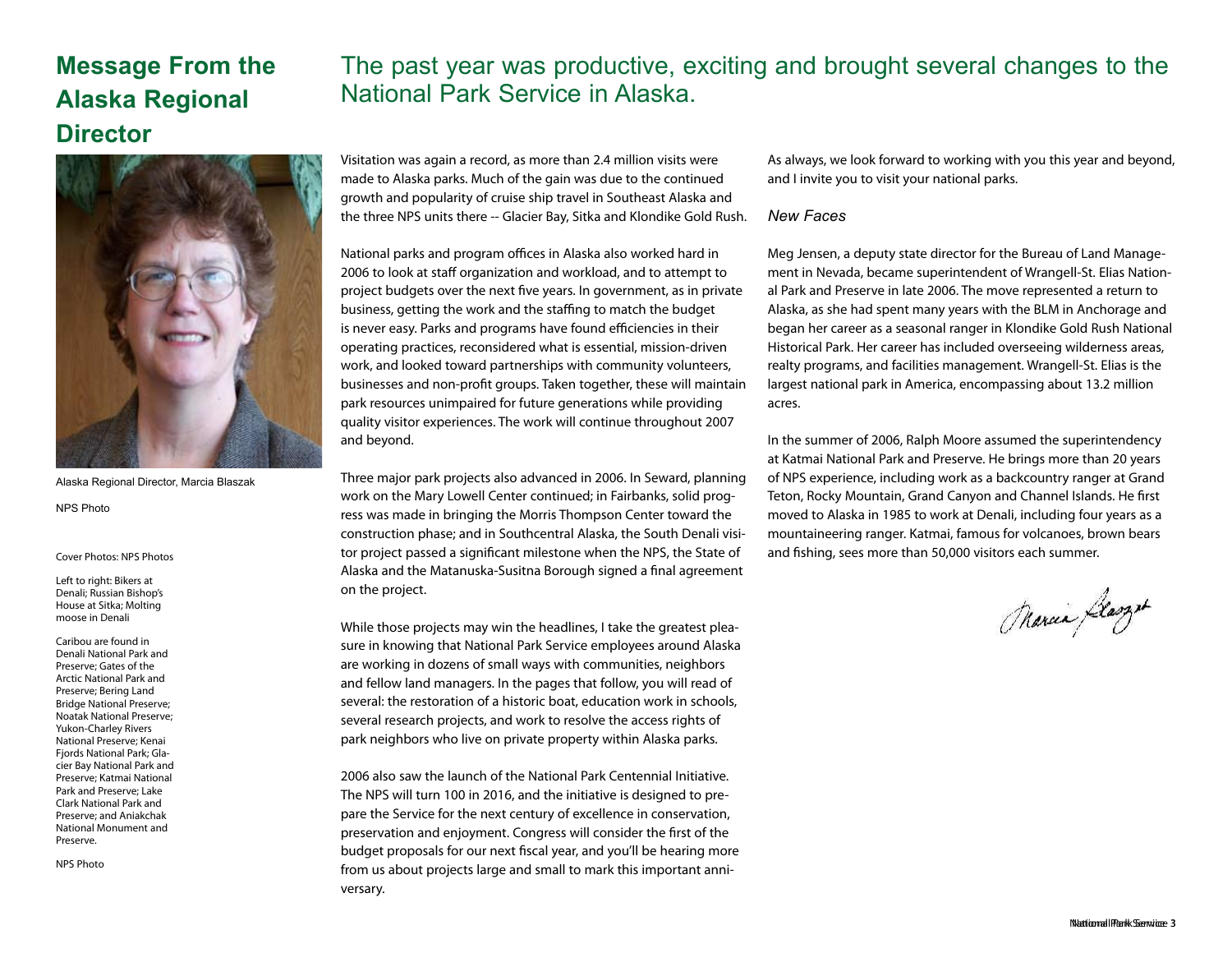### **Visitation**

## Visitation to Alaska's parks again set a record in 2006, topping 2.5 million for the first time

### *National Parks are to be Enjoyed and Preserved:*

*People will always be able to enjoy parks but in ways that will preserve and protect them for the future.*

Park visitor patterns continued to mirror the larger state-wide visitor trends, with the continued popularity of cruise ship travel in Southeast and cruise-tour packages in Southcentral and Interior Alaska. Accordingly, Klondike Gold Rush retained its position as the most visited park, topping 900,000 visitors in 2006. The cruise destinations of Glacier Bay and Sitka, along with the road-accessible destinations at Denali and Kenai Fjords made up the top five park destinations, including an all-time record of 400,935 cruise ship passengers visiting Glacier Bay in 2006 -- a 15% increase over 2005.

The new visitor facilities in the Denali entrance area had their first full season of operation in 2006. The buildings -- including the park visitor center, bookstore and dining facility, and the Murie Science and Learning Center -- proved to be an appreciated improvement to the park experience. Visitor satisfaction increased from 95% in 2005 to 98% in 2006.

The completion of new trails in the vicinity of the new facilities increased opportunities for visitors to explore the park at their comfort level. The staff at the visitor center regularly received positive comments about the availability of food and drink within walking distance of the Center. Visitor satisfaction with combined park facilities increased 3% over 2005, and satisfaction with the combined services increased 5%.

The NPS continued its marketing relationship with the Alaska Travel Industry Association in 2006, working with the organization to host familiarization trips in parks and informational sessions for tour operators and journalists, and complete work on a direct marketing campaign to potential park visitors. Funding for specific projects came through a special congressional appropriation in 2005.

Nationally, the NPS moved to a newly designed web page in August which reflects the fact that a high percentage of visits to www.nps. gov are for travel planning. The national site, and each Alaska park web page, provides information on visit planning, park facilities and key park features.

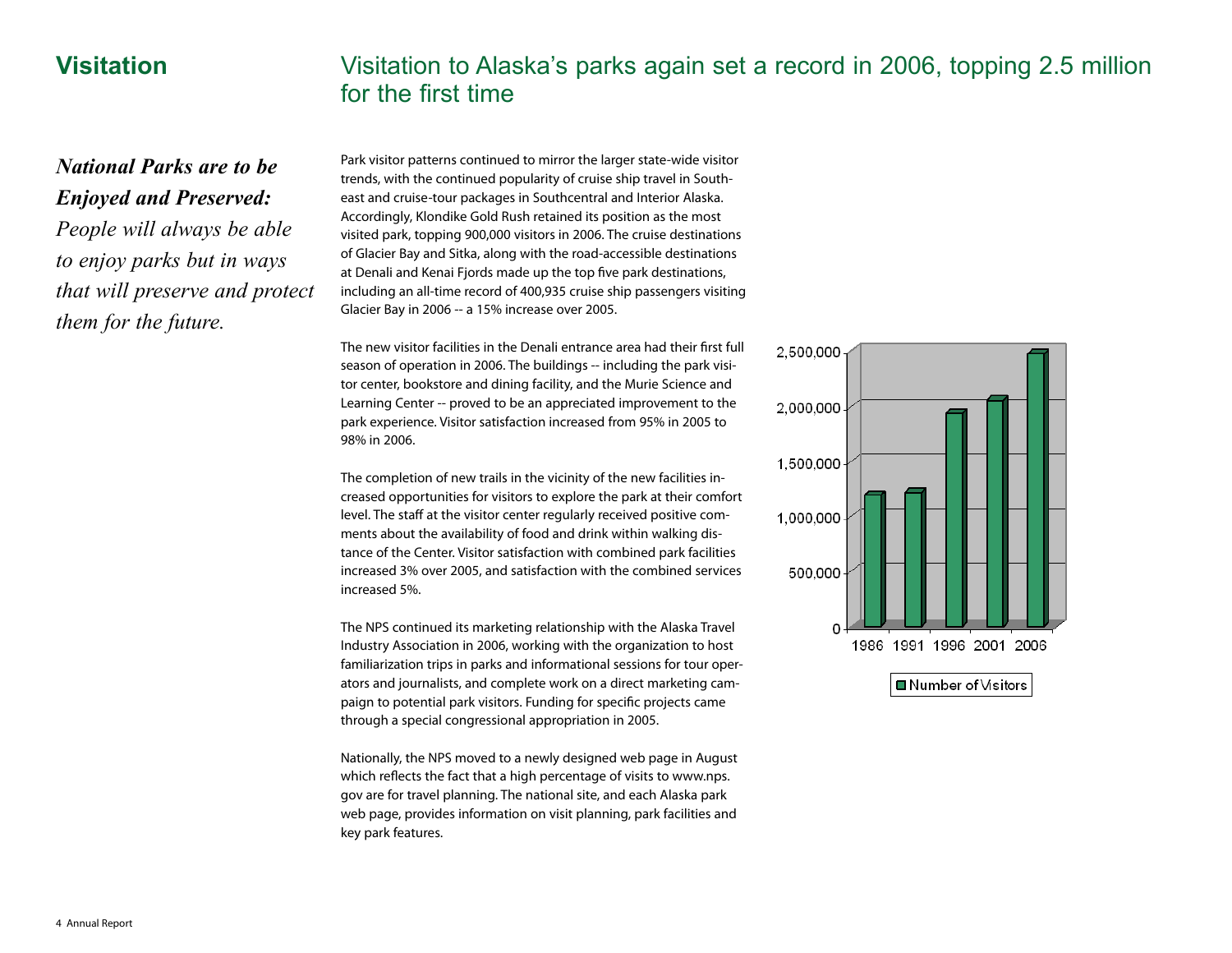### **Resource Work** The natural and cultural resources in Alaska's 54 million acres of national parklands are as diverse as the state is vast.



Student Conservation Association employee Joel Miller getting ready to go up to the transmission site at Yukon-Charley Rivers National Preserve.

NPS Photo

The work in parks by biologists, archeologists, historians and others ranges from broad inventories and survey work to detailed projects in single locations.

In Cape Krusenstern National Monument, fieldwork began on the Two Hundred Generations archeological project, the first of four years of work at one of the state's most prominent cultural locations. The project will result in an intensive survey and inventory of the entire 10-mile long, 2.5-mile wide Cape Krusenstern beach ridge complex, a landscape feature composed of 114 relic beach ridges, each showing the succession of shorelines over thousands of years. On those shorelines are evidence of every known cultural tradition in Northwest Alaska for the past 5,500 years, a physical reminder of the continued use by Alaska Natives of what have become national park units. A 2007-2009 International Polar Year project, the fieldwork follows background research done in 2005, and will over the next three field seasons include work in a variety of cultural and physical science disciplines. The goal is to better understand the use of the beach environment over time, and to integrate the new data into decision making on management issues such as coastal erosion and land use.

In Northeast Alaska, two projects are shedding light on ancient use of the land and trading patterns among early residents. Working with existing park collections, artifacts from the University of Alaska Museum and new field collections, researchers conducted geochemical analysis of several dozen obsidian artifacts from Yukon-Charley Rivers National Preserve. Chemical signatures from obsidian, a volcanic glass that was used prehistorically to manufacture tools, can be correlated with source signatures to pinpoint the origin of an artifact. About 100 artifacts from Yukon-Charley have been characterized so far and have been found to derive from the Batza Tena source on the Koyukuk River, some 320 miles from the Preserve, as well as the Wiki Peaks source in the Wrangell Mountains, a distance of 190 miles from Yukon-Charley, showing trade and travel patterns through time.

Archeologists also continued a three-year effort to identify and document archeological sites on the Killik River in Gates of the Arctic National Park. In 2006, crews found 59 new sites, which consist primarily of prehistoric stone tool scatters. Recent work has shown the Killik

River valley contains the densest concentration of known archeological sites in the central Brooks Range, documentation of an estimated 8,000 years of human occupation.

In another project that reminds visitors and staff that parks were a homeland to Native people long before their designation as protected areas, Glacier Bay National Park staff completed the final design, layout, and production of the Hoonah Tlingit place names map. The map of the bay and surrounding area has had wide distribution, and the work was accomplished with the one of the park's most important partners and collaborator – the Hoonah Tlingit.

Researchers are also finding out new details of what Alaska looked like before people arrived. In 2006, the search for dinosaur material at Denali National Park continued with great success. Eighteen more trace fossil sites were located in the Igloo Canyon and Double Mountain areas of the park. The majority of the finds have been theropods, (meat-eating dinosaurs that walked on their hind legs), however several hadrosaur footprints, popularly known as duck-billed dinosaurs, also were discovered. This discovery is very exciting as theropods are thought to have preyed on hadrosaurs, and this new evidence provides a beginning for understanding the ecosystem of Denali 70 million years ago. Among the 20 total sites found in the park, four different-sized theropod tracks have been found, and several new bird tracks as well. The largest of the tracks is approximately 20 by 20 inches.

The search for dinosaur evidence has been ongoing for four years, and the recent finds are a welcome reward. The number of tracks and the quality of preservation in some specimens greatly exceeded expectations. Some of the rock surfaces are so littered with tracks and partial tracks that Dr. Tony Fiorillo of the Dallas Museum of Natural History, the principal investigator on the project, has referred to them as "Cretaceous dance floors."

While most the discoveries were made by professionals, some new finds took place during a teacher workshop offered through the Murie Science and Learning Center. The course was designed to examine the dinosaur history of Denali. (continued on page 6)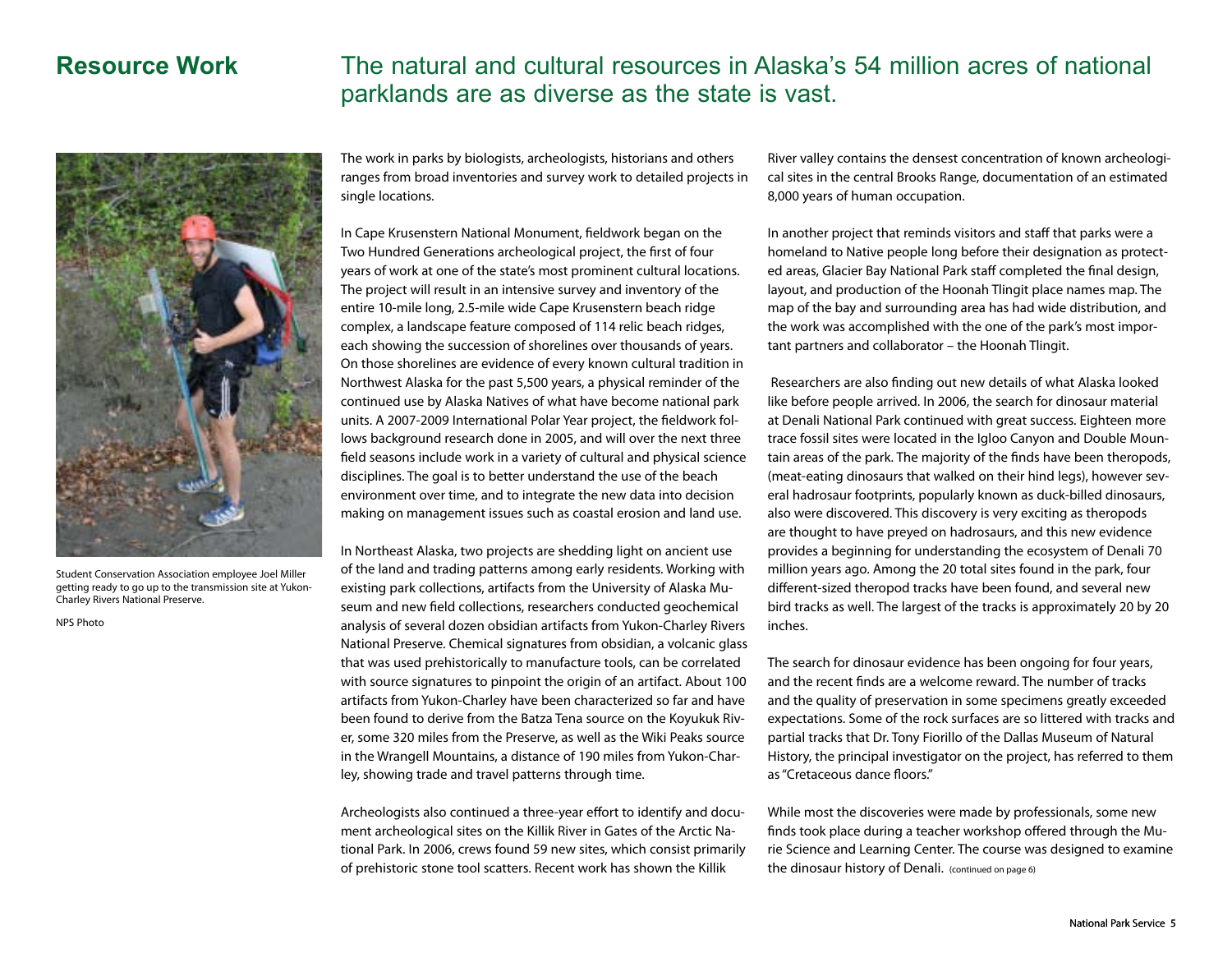### (continued from page 5)

*The population there is believed to be one of the densest populations in North America, and also has the longest and most complete recorded datasets for the species.*

Photographs and information about the class' discoveries can be found at www.murieslc.org.

The Murie Center and Denali park also played host to more than 150 scientists, land managers, community members, students, and educators gathered for the 2006 Alaska Park Science Symposium in September. The symposium, "Park Science in Central Alaska: Crossing Boundaries in a Changing Environment" focused on research by scientists from a variety of disciplines who conducted studies in Denali, Wrangell-St. Elias, Yukon-Charley Rivers and the adjacent lands and waters of Central Alaska and the Western Yukon.

The program included 50 presentations and 35 posters on topics including geology, monitoring a changing environment, landscape ecology, vertebrate ecology, profiles in history, educational strategies, evaluating the visitor experience and subsistence management. Symposium highlights included two plenary talks, "Alaskan National Parks in a Warming Climate" by Terry Chapin and "The Yukon Ice Patch Research Project" by Greg Hare. For the first time, the conference was broadcast live over the internet, allowing people from all over the country to view sessions in real time. A published Symposium Proceedings is planned later this year.

Among the many presentations was one that marked the 31st consecutive year that American Peregrine Falcons were monitored in Yukon-Charley, in the upper Yukon River corridor. The population there is believed to be one of the densest populations in North America, and also has the longest and most complete recorded datasets for the species. The number of occupied territories within the study area has been steadily increasing since the species' near extinction in the early 1970s due to DDT contamination. Fifty-four occupied territories were observed in 2006, nearly a five-fold increase since 1975. The number of nestlings, though variable among years, has also increased from 17 in 1975 to 70 in 2005 and remained high at 67 in 2006.

Recent contaminants analyses of falcon eggs from Yukon-Charley suggest that mercury is currently at levels that may affect reproduction, and trends suggest that mercury levels may be increasing. Mercury is a persistent compound that accumulates and causes toxic effects similar to DDT. Additionally, DDT and other pesticides are still being used in wintering grounds in South America, which may cause continued risk to the population. In response to these threats, addled eggs and nestling feathers are collected annually to monitor population health.



Researchers working at an "Old Whaling Site" at Cape Krusenstern, estimated to be from 3000 Before Present.

NPS Photo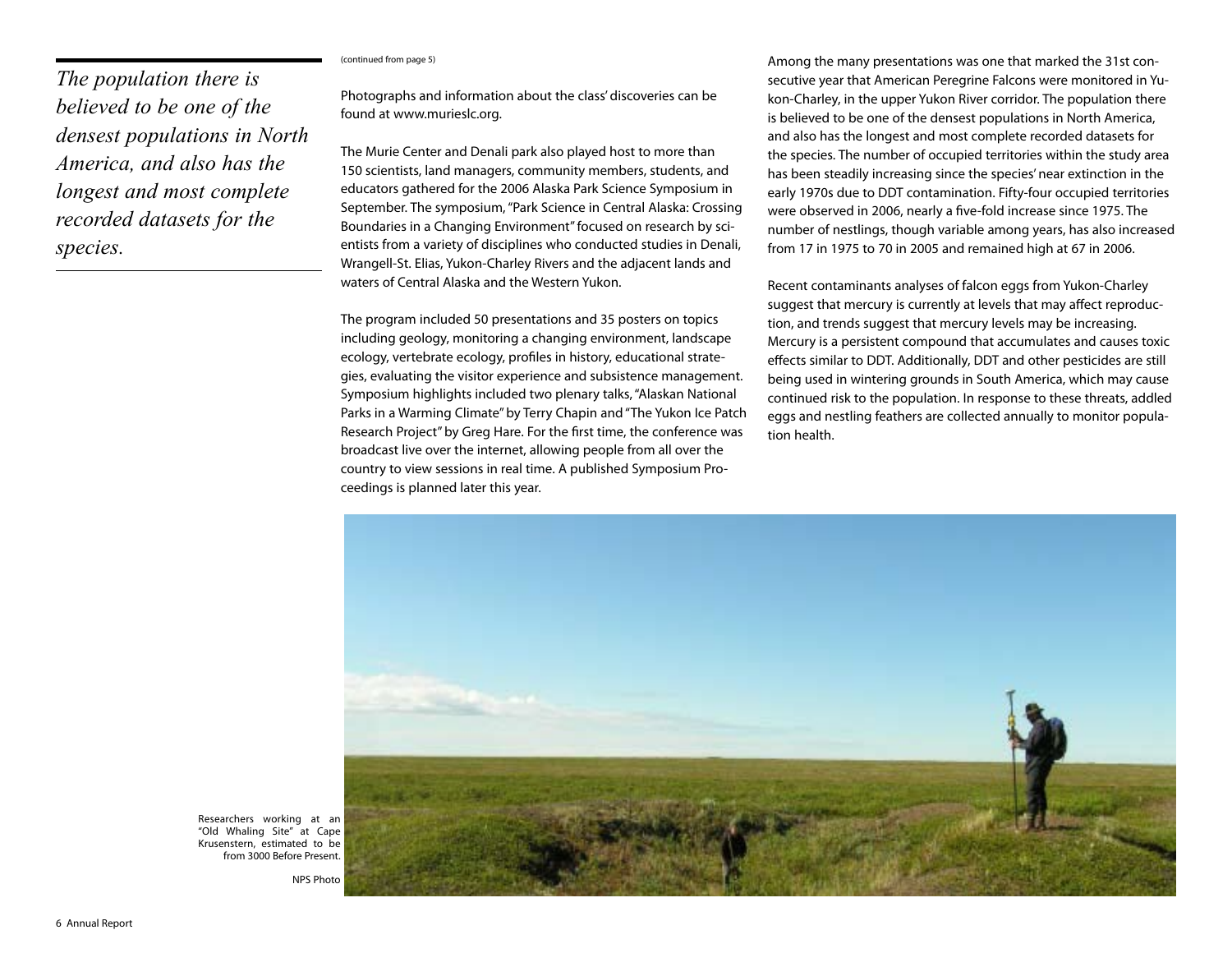*Parks Need Resources: Like anything else of value, the future of national parks depends on support; they will require resources - in the form of money, time, and effort - from all Americans in order to thrive.*

### **Park Facilities** With nearly 2.5 million visitors a year and 1,000 employees at the peak of summer employement, a large effort was made to provide the facilities needed for successful visits and daily work.

A variety of projects took place in 2006 that changed the built landscape for both visitors and employees.

Thirty-four residents of Eagle, Eagle Village, Fairbanks and outlying communities joined NPS staff to celebrate the completion of a multiyear restoration of the Coal Creek Mining Camp in Yukon-Charley in the summer of 2006. During the celebration, bunkhouses were named in honor of those people having longevity with the former mining area. The camp now supports NPS field operations in the preserve, and includes a public use cabin. Among those participating were a number of people who had either lived in the area as youngsters or whose parents had worked in the mining operations.

Maintaining the Chilkoot Trail at Klondike Gold Rush is always an important part of the summer season. In 2006, crews spent significant time opening the trail and campgrounds, repairing bridges, and building about 1,200 feet of new trail which avoids the river flood plain. The trail work also included a new, 60-foot long bridge over Waterfall Creek.

After 12 years working in trailers, Glacier Bay's resource management and research staff moved into a new building adjacent to the park's headquarters. In addition to offices, the facility houses park museum collections, research areas, and a library.

In Anchorage, the past year also saw staff from Lake Clark relocate from Alaska Pacific University to the NPS building in downtown Anchorage.

And, more significantly, NPS staff in Fairbanks moved into a new office at 4175 Geist Road. The building houses the staff of Gates of the Arctic and Yukon-Charley Rivers, the Arctic and Central Alaska Inventory and Monitoring Networks, regional office program personnel and staff from other parks. The new facility provides curatorial space, a warehouse, conference rooms, and an up-to-date telecommunications area.

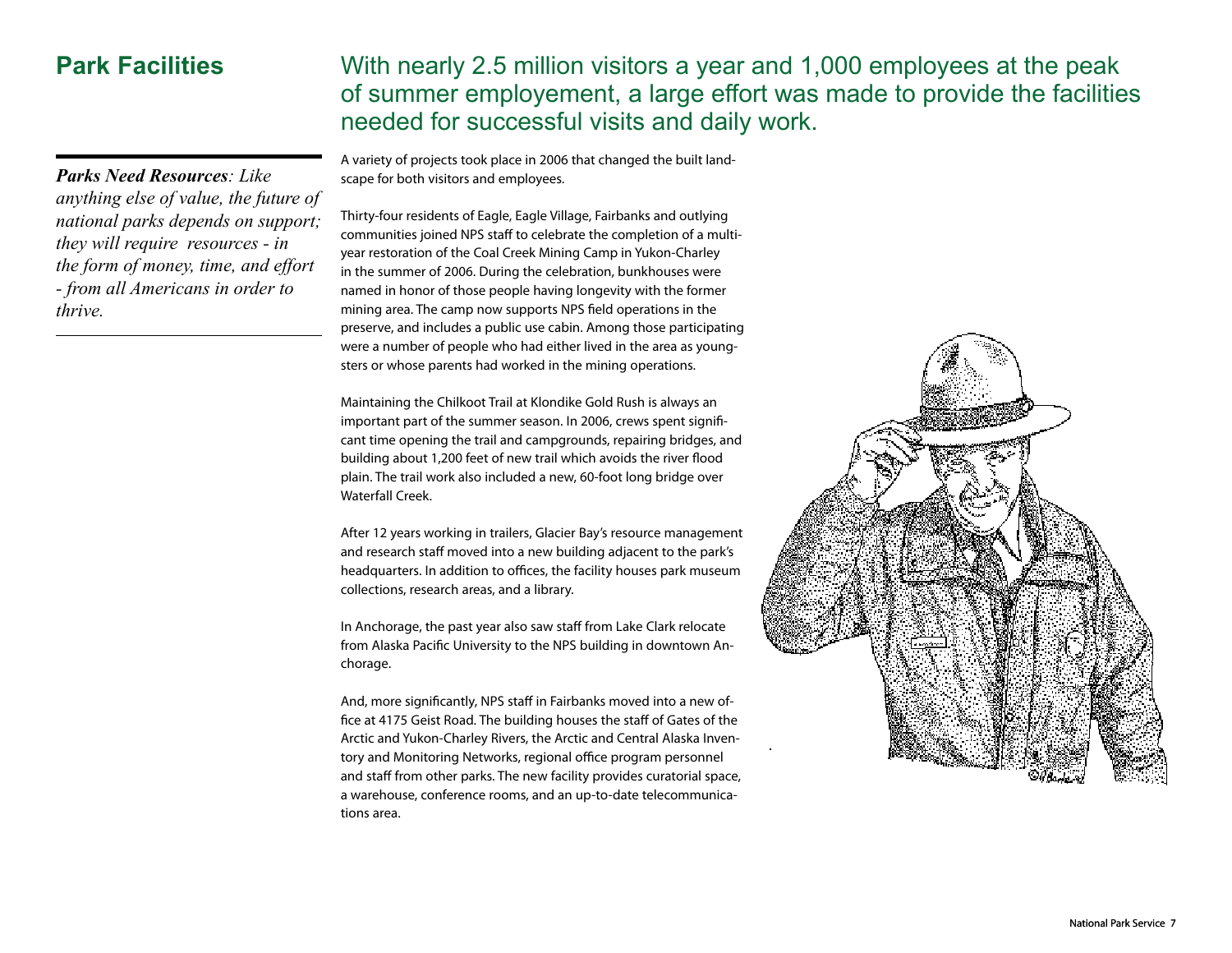

Rangers at Klondike Gold Rush provided interpretive programs to thousands of cruise ship passengers thanks to a partnership with Holland Amercia.

NPS Photo



### **Park Partners** Increasingly, the mission of national parks is achieved with partnerships formed between the National Park Service, individuals, businesses and communities.

Alaska has been fortunate to have many longstanding partners, a few of whom are highlighted below. These individuals are among the more than 750 people who contributed more than 102,000 hours working in Alaska's parks in 2006.

The Alaska Region presented its Summit Award for Lifetime Achievement to Florence Collins whose longstanding association with Denali spans nearly 25 years. Her guidance and leadership on Denali's Subsistence Resource Commission was instrumental in the establishment and continuity of subsistence policies in the park and throughout the state. Until her retirement in 2006, she spent most of her time on the SRC as its chairwoman, devoting numerous hours to the difficult work of inventing a new way of doing business -- that is, basing a system on local concerns and knowledge, then using that expertise to establish federal regulations.

Her credibility with subsistence users, her fundamental belief in resource preservation in parks, and her interpersonal skills were key ingredients to her success. She and the Commission have shared their traditional knowledge regarding living cultures and use of ecologically sustainable practices and traditions, and her support for the NPS mission and understanding of subsistence as a way of life helped to develop winning solutions for both the NPS and subsistence users.

Two other longtime volunteers were also honored for their work in Lake Clark National Park & Preserve. Jerry and Jeanette Mills are an extraordinary couple whose reliability, strength of character and conviction, local knowledge and expertise, common sense, and compassion have built respect and good will with the park staff as well as the public. They live for much of the year at the park ranger station at Telaquana Lake, 50 miles from Port Alsworth and 105 miles from Anchorage. Access is only by float or ski-equipped aircraft. There is no running water, and very limited electricity is provided through a new solar panel inverter system. Human visitors are few by national standards, but wildlife abounds. In their years of service, they have provided daily weather reports that vastly improve the safety for aviators, patrolled the backcountry and assisted with wildlife and fisheries projects. Recently, Jeanette transcribed 15 years (1967-1982) of Dick Proenneke's journals in support of the park's project to publish the insights and observations of this modern-day Thoreau.

Park partners contribute in many ways, and over the years the Alaska Region and park visitors have benefited from several donations. In the fall of 2006, Lake Clark National Park accepted the donation of five acres with important habitat and public use opportunities. The Priest Rock property, on the western shore of Lake Clark, contains and adjoins prime red salmon habitat at the mouth of Priest Rock Creek, and is important brown bear habitat. The property also contains prehistoric house pits and underground storage caches. This donation was made possible by the cooperation of Al Woodward, who owned the property for many years, and by the Gordon and Betty Moore Foundation. The Gordon and Betty Moore Foundation generously provided the funding that allowed for purchase by The Conservation Fund, and its subsequent donation to the park.

The Woodwards were also key to another Lake Clark project in 2006. A 1914 era Bristol Bay double-ender wooden fishing boat was restored and dedicated in June at the Port Alsworth Visitor Center. The Woodwards donated the boat, and many other partners worked to outfit the rare historic craft with authentic rigging, anchor, rudder and other equipment.

A new partnership in Southeast Alaska has brought a morning visitor orientation program to Holland America ships. Klondike Gold Rush NHP rangers spoke with more than 320 visitors during each program, describing Gold Rush sites in Skagway and along the highway route to the Yukon Territory, more than 9,000 in all during the summer.

The NPS also provides expertise to communities outside of parks, often through its Rivers, Trails Conservation Assistance Program. In October, the Municipality of Anchorage installed an interpretive kiosk along Campbell Creek focusing on both the natural history and the recreational opportunities along the bike route. NPS staff helped several partner organizations write a comprehensive interpretive plan for the trail.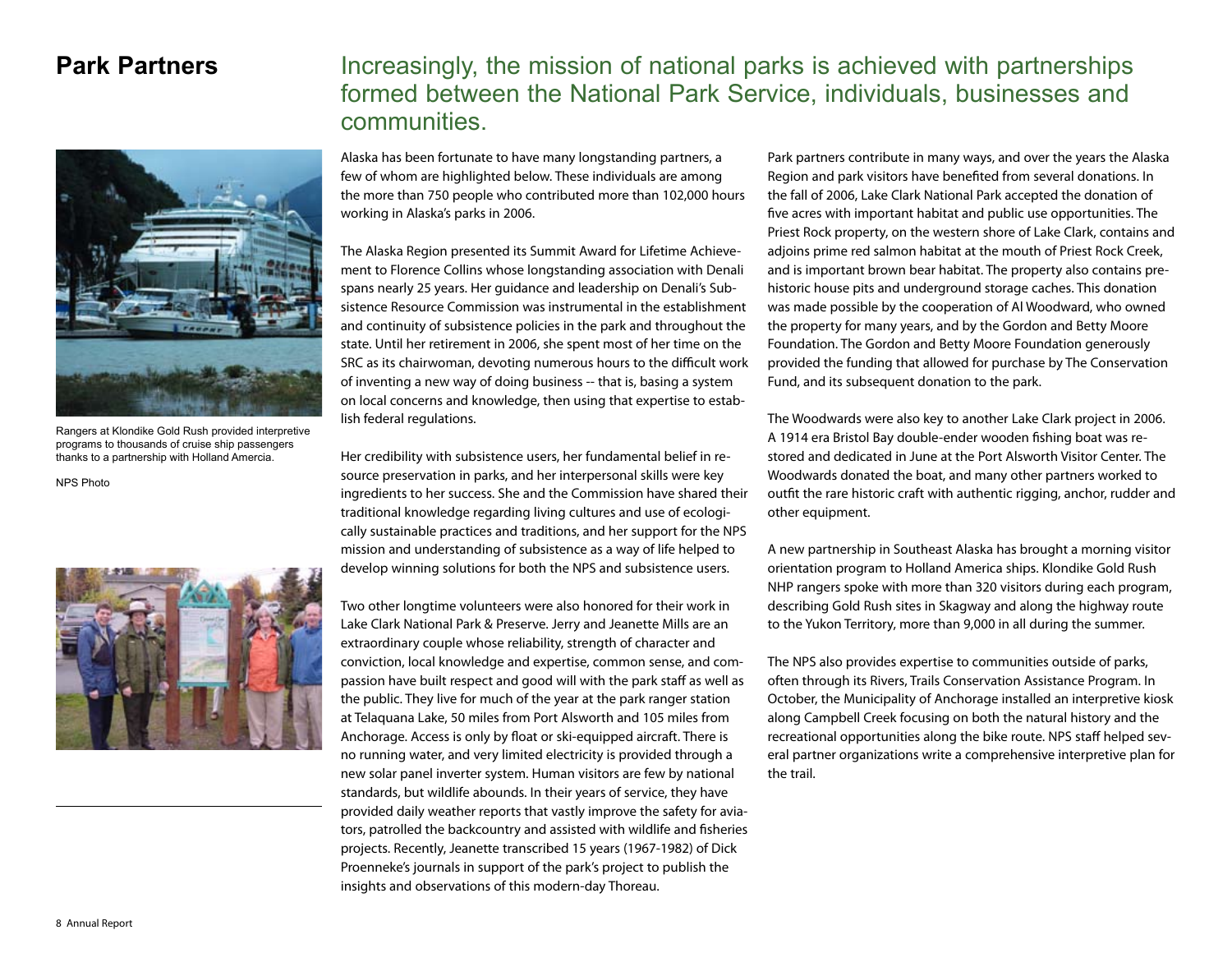# **Greener Parks**

National park units are rightly thought of as naturally environmentally friendly, but several efforts by the NPS and partners in 2006 made Alaska's parks even more "green."



Kenai Fjords National Park tested a prototype propane fuel cell at Exit Glacier. NPS Photo

Doyon/Aramark Joint Venture, the major concessioner at Denali, earned a 2006 Department of the Interior Environmental Achievement Award in October for its environmental management work. The company's PlanetEVERgreen program sets documented, measurable objectives and targets in energy conservation, purchasing, waste reduction, transportation and other areas, as well as teaching environmental stewardship to visitors and employees. Denali visitors participated in recycling on tour buses, and there is a recycling bin in each employee housing unit. These two initiatives alone diverted over 250,000 pounds of material from the landfill. The concessioner highlighted the sustainable Alaskan fisheries of salmon and halibut and established an environmentally preferable purchasing policy to reduce the rate of consumption of raw materials by purchasing recycled and remanufactured vehicle parts.

Prior to their establishment as parks, many relatively small areas saw intense commercial or military activity which left behind trash and sometimes dangerous waste. In Gates of the Arctic, park staff worked on two significant cleanup projects in 2006. Along the Iniakuk River drainage, 1,125 fuel drums were hauled out for recycling. The park also brought out 385 gallons of diesel fuel which was donated to the Bettles fire department. The initial work on a Chandler Lake cleanup

was also started in July, mapping the location of 130 empty 55-gallon drums and 700 empty fuel cans. The lakes were a popular aircraft fueling stop in the north-central Brooks Range during the initial surveys of the area in the 1950s and 1960s by the Department of Defense. The NPS plans to include high school students and other residents from Anaktuvuk Pass in a cooperative effort to clean up the popular subsistence hunting and fishing area.

Also in Gates of the Arctic, the NPS office in Bettles was the site of a project to remove an underground fuel oil storage tank and replace it with a more environmentally sound above-ground tank.

Kenai Fjords National Park, in a partnership with the Alaska Energy Technology Development Laboratory at the University of Alaska Fairbanks and others, reached an important milestone in the testing of a prototype propane fuel cell at Exit Glacier.

The cell, manufactured by Massachusetts-based Acumentrics and installed in the park's nature center near Seward, ran for more than 1,100 hours straight in 2006 and did so with no measurable degradation in its efficiency. The test at the park was notable for several reasons. It used a fuel source -- propane -- that is more portable and usable in remote areas than the hydrogen or natural gas that usually powers fuel cells. It was also able to adjust its output to deal with fluctuations in power demand at the center. And, importantly, the entire test happened in real-world conditions, rather than in a laboratory with controlled power demands and constant monitoring and adjustment by technicians.

In addition, the Exit Glacier cell is able to efficiently generate relatively small amounts of power. A typical diesel generator is most efficient when it is generating 100 kilowatts of electricity, which is about 100 times more than a small building or cell phone tower would use. In addition to generating electricity, the fuel cell provided heat to the visitor's center during its test run from mid-August to late September.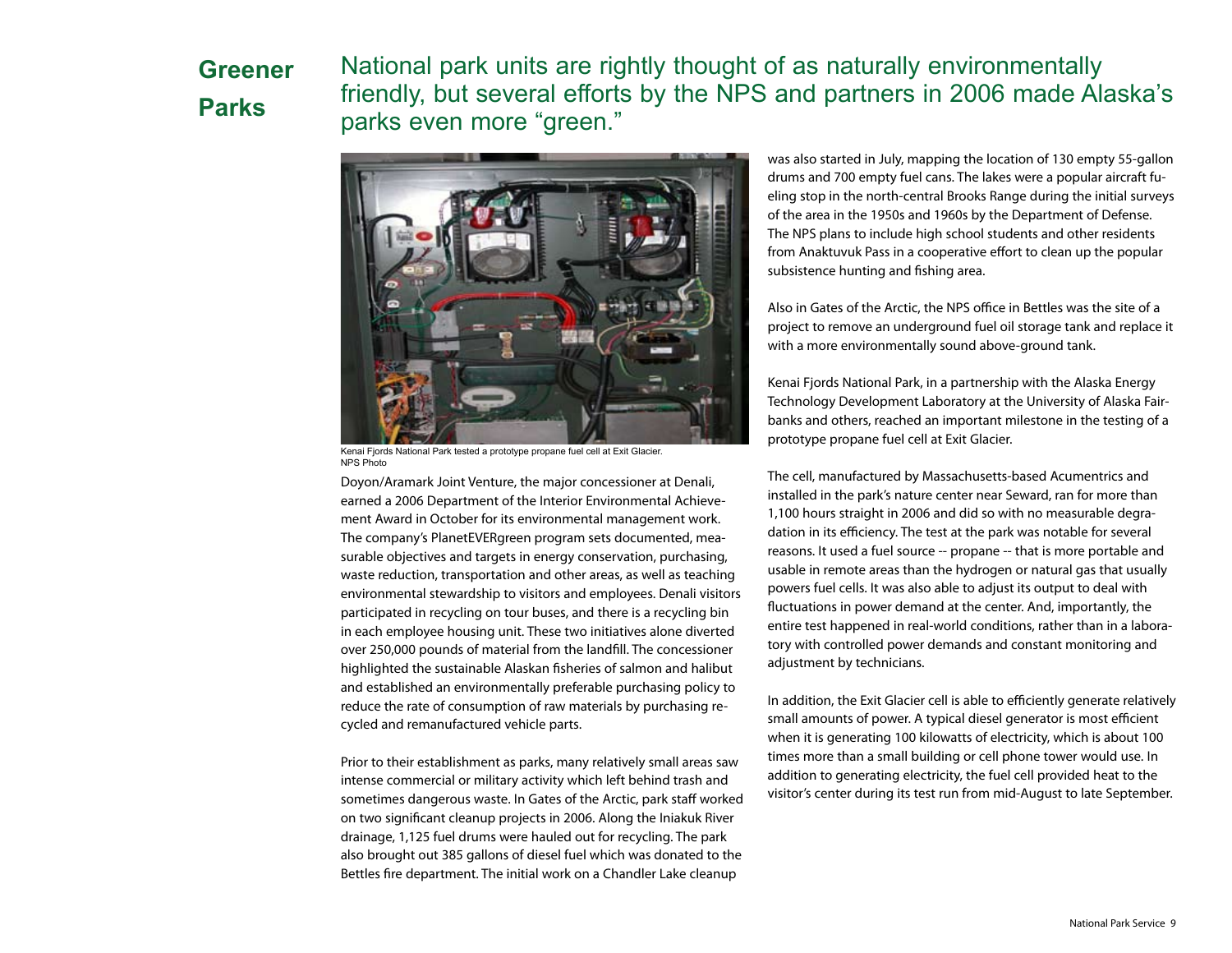### **Education**



Animal Planet's crew films at Glacier Bay National Park and Preserve for the program "Get Out There!"

NPS Photo



Marine mammals were teh foculs of an "electronic field trip" at Glacier Bay Naional Park and Preserve.

NPS Photo

### An important part of the NPS mission is education-related, including visitors in parks, outreach to schools which may not have easy access to national parks, and using other media to reach the American public.

Glacier Bay was featured in Animal Planet's program, Get Out There!, in a one-hour episode in a 9-part series of national cable television programs on parks and wildlife. The producers had spent eight days filming wildlife and research work in the park in 2005, showing the experiences of a family exploring with park researchers and rangers.

The park was also the subject for more than 5,000 students participating in an electronic field trip entitled, Glacier Bay—A Living Laboratory for Studying Marine Mammals, that was conducted on the internet. In addition to an interactive marine mammal program, students could dive deeper into the subject in an Ask the Expert Session by posing questions to the park's education specialist through the internet over a three-day period.

The internet was also the medium of communication for Sitka NHP in March as it developed an interactive electronic field trip titled "Timeless Totems: The Carved History of Sitka National Historical Park." The program wrapped up a two-year project designed to detail the complex preservation history of the park's totem pole collection. Work also included new interpretive signs for an exhibit of the park's oldest totem poles. The electronic field trip curriculum unit was completed in time for the 100th anniversary of the placement of the initial poles in the park. Over 4,000 students from around the nation "visited" the park through the field trip.

Sitka is also continuing its 12-year collaboration with Baranof Elementary school at the Russian Bishop's House garden. As kindergartners, local students helped plant and cultivate heritage vegetables and fruits. The following fall, the now first grade students return to the garden, helping to harvest and share the produce with their families. The partnership benefits the children -- who learn the full cycle of plant growth -- and the park which is able to maintain a vibrant demonstration garden for summer visitors to the Russian Bishop's House.

More traditional education and visitor services were provided by the Public Lands Information Centers in Anchorage and Fairbanks. Together they hosted nearly 110,000 people and put on more than 225 educational programs in 2006.

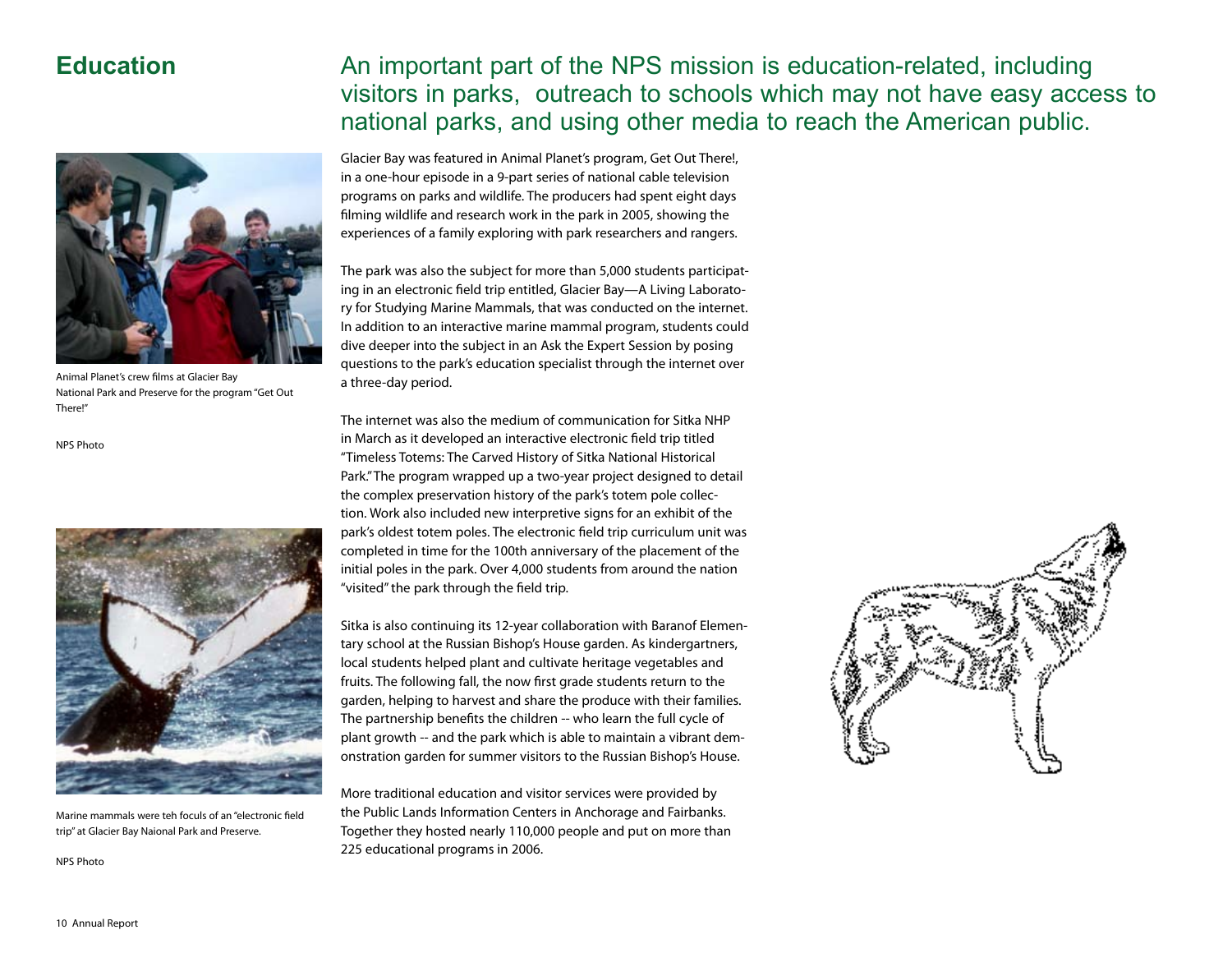## **2007 and Beyond**



Several long-term projects moved forward in 2006, and work will continue on them in 2007 and beyond.

Progress continued in 2006 in the Alaska Region's effort to publish an access guide to inholdings in national park areas. A second draft document was circulated for public comment, stakeholder meetings were held with representatives of several groups and communities, and a detailed legal review by the Department of the Interior was started.

The guide will outline the steps needed for owners of private lands within national park units to document their access across public land to reach their property. The guide and resulting documentation will also guide NPS managers and landowners on issues such as maintenance and improvements of routes, and provide certainty for owners and lenders in evaluating opportunities of additional development. Existing Park Service laws, regulations and policies do not provide a definitive process for landowners and managers; a major reason for the guide is to clarify the situation and provide consistency among park units.

Within Alaska's parklands there are more than 1 million acres of private lands. Some are reached by existing public roads, others by river or by airstrips, but many owners reach their land by crossing national park lands. Their right of access is provided for in law, but the specific means and route are subject to reasonable regulation by the NPS to protect public resources.

In 2007, the NPS intends to publish an interim guide and begin work on the first environmental assessment of existing access routes in Wrangell-St. Elias National Park. This assessment will be done at no cost to the landowner. Over time, additional environmental assessments and some more detailed environmental impact statements are expected at Wrangell-St. Elias and in other parks.

A final plan was agreed upon by the major partners for the proposed South Denali developments. More than 10 years of cooperative planning by the NPS, the State of Alaska and the Matanuska-Susitna Borough resulted in agreement on a site for a new visitor center on Curry Ridge in Denali State Park, and new year-round recreational opportunities in the South Denali region as a whole. The plan also includes measures to protect cultural and natural resource values of the area and to preserve the quality of life for residents in the nearby communities. The new visitor center will be a focal point for a variety of activities in Denali State Park and Denali National Park, including mountain and wildlife viewing, hiking, boating, and camping.

The Alaska Region is hoping the project can be among the National Park Service's "signature projects" developed between now and the Service's 100th anniversary in 2016 with a combination of federal investment and partner contributions. Construction of new facilities will begin as soon as detailed designs are completed and funding is available.

In Fairbanks, the Morris Thompson Cultural and Visitors Center will be the gateway to experiencing the grandeur of Interior Alaska. The one-stop facility will introduce visitors to the land and its people. The future home of the Public Lands Information Center, which is run by the NPS, the Morris Thompson Center will also be a community gathering place. In addition to the NPS, the major partners in the facility are the Fairbanks Visitor and Convention Bureau, the Tanana Chiefs Conference, the City of Fairbanks, and the non-profit umbrella group for the center.

The project's funding goal is about \$27.5 million, of which more than \$21 million had been secured through 2006. Construction is expected to begin this year.

Work has advanced on the Mary Lowell Center in Seward with the completion of land acquisition and an environmental assessment. Design work for the \$18.4 million facility will continue in 2007. The NPS is working with the City of Seward and the U.S. Forest Service on the project.

And, in Glacier Bay, the park is preparing a Legislative Environmental Impact Statement to explore options for authorizing the traditional harvest of glaucous-winged gull eggs by the Huna Tlingit in the park. A draft was completed late in 2006, and is being review before an expected public comment later this year.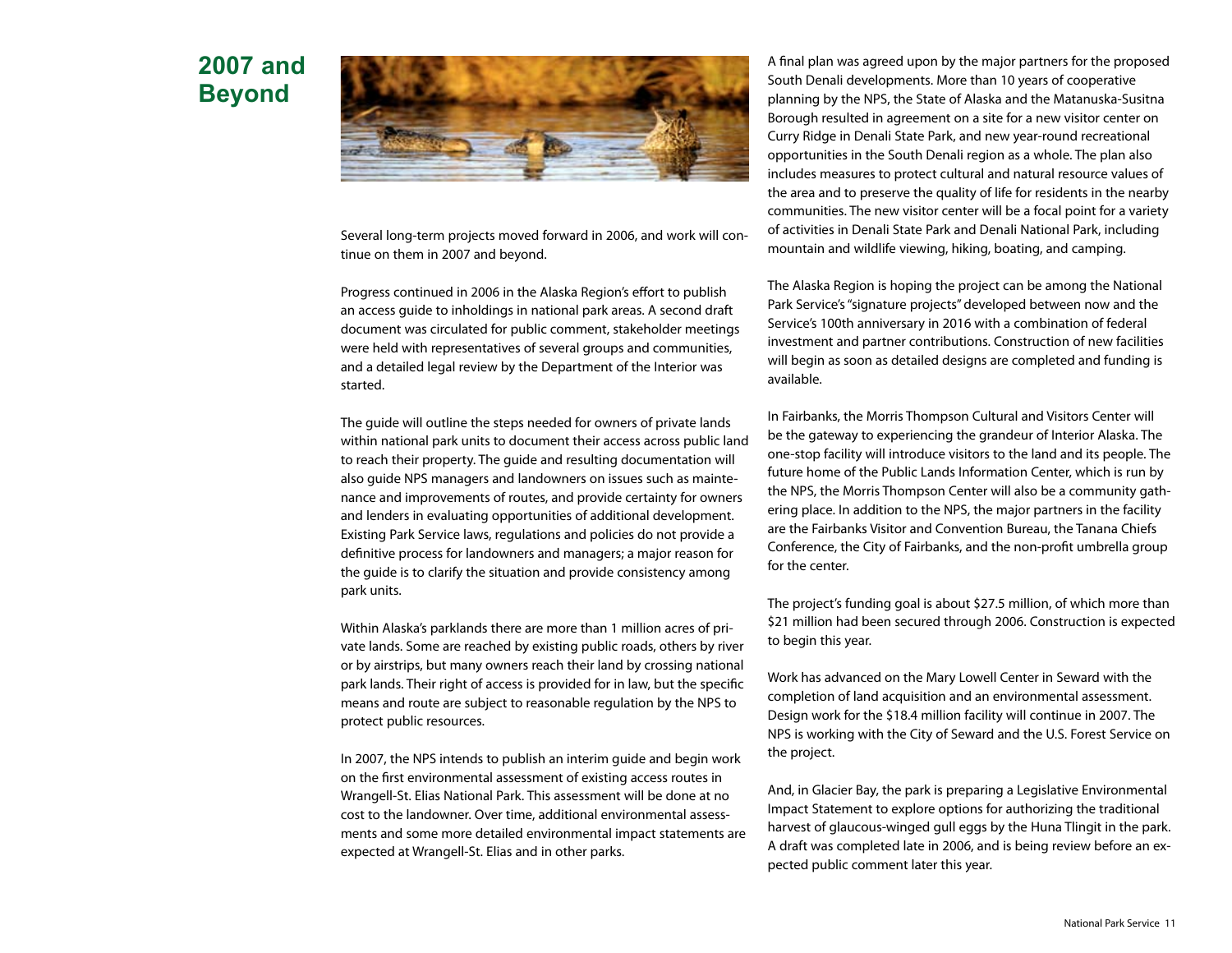| <b>FY 20006</b> | Construction                                        |              |  |
|-----------------|-----------------------------------------------------|--------------|--|
| <b>Expense</b>  | Morris Thompson Visitor Center                      | \$5,042,000  |  |
| <b>Report</b>   | Denali entrance area                                | 124,014      |  |
|                 | Western Arctic Heritage Center                      | 340,908      |  |
|                 | Wrangell-St Elias visitor center                    | 237,418      |  |
|                 | Wrangell-St. Elias Kennecott Store & visitor center |              |  |
|                 |                                                     | 175,833      |  |
|                 | <b>Construction Total</b>                           | \$5,920,173  |  |
|                 |                                                     |              |  |
|                 | Land Acquisition                                    | \$4,145,063  |  |
|                 | Operations                                          |              |  |
|                 |                                                     |              |  |
|                 | Personal Services (salaries, benefits, etc.)        | \$49,526,658 |  |
|                 | Travel (within parks and Lower 48)                  | \$2,188,289  |  |
|                 | Transportation (supplies and equipment)             | \$1,648,373  |  |
|                 | Rent, communications, utilities                     | \$1,611,815  |  |
|                 | Printing and copying                                | \$178,634    |  |
|                 | Services (aircraft rental, architecture and         |              |  |
|                 | design, contracts)                                  | \$12,425,963 |  |
|                 | Supplies and materials                              | \$7,159,511  |  |
|                 | Equipment (computers, vehicles, etc.)               | \$3,533,603  |  |
|                 | Land and structures                                 | \$1,723,516  |  |
|                 | Other                                               | \$2,408,042  |  |
|                 | <b>Operations Total</b>                             | \$82,404,404 |  |
|                 | National Park Service--Alaska Region 2006 total     | \$92,470,180 |  |

Klondike Gold Rush NHP is unique in the Alaska Region as it leases several of its historic buildings in Skagway to merchants. The park leases nearly 10,000 square feet of space through a total of seven leases, resulting in revenue of \$320,481. The City of Skagway is expected to receive about \$12,800 in sales tax revenues on the leases, plus 4% sales taxes on the tours and merchandise sold by the lessees, plus property taxes on the assessed value of the occupied spaces. All taxes are paid directly to the city by the private lessees occupying NPS buildings under lease. Lease revenue to the NPS is used for the long-term maintenance of the historic structures.

National budget information for the National Park Service is available at http://data2.itc.nps.gov/budget2/index.cfm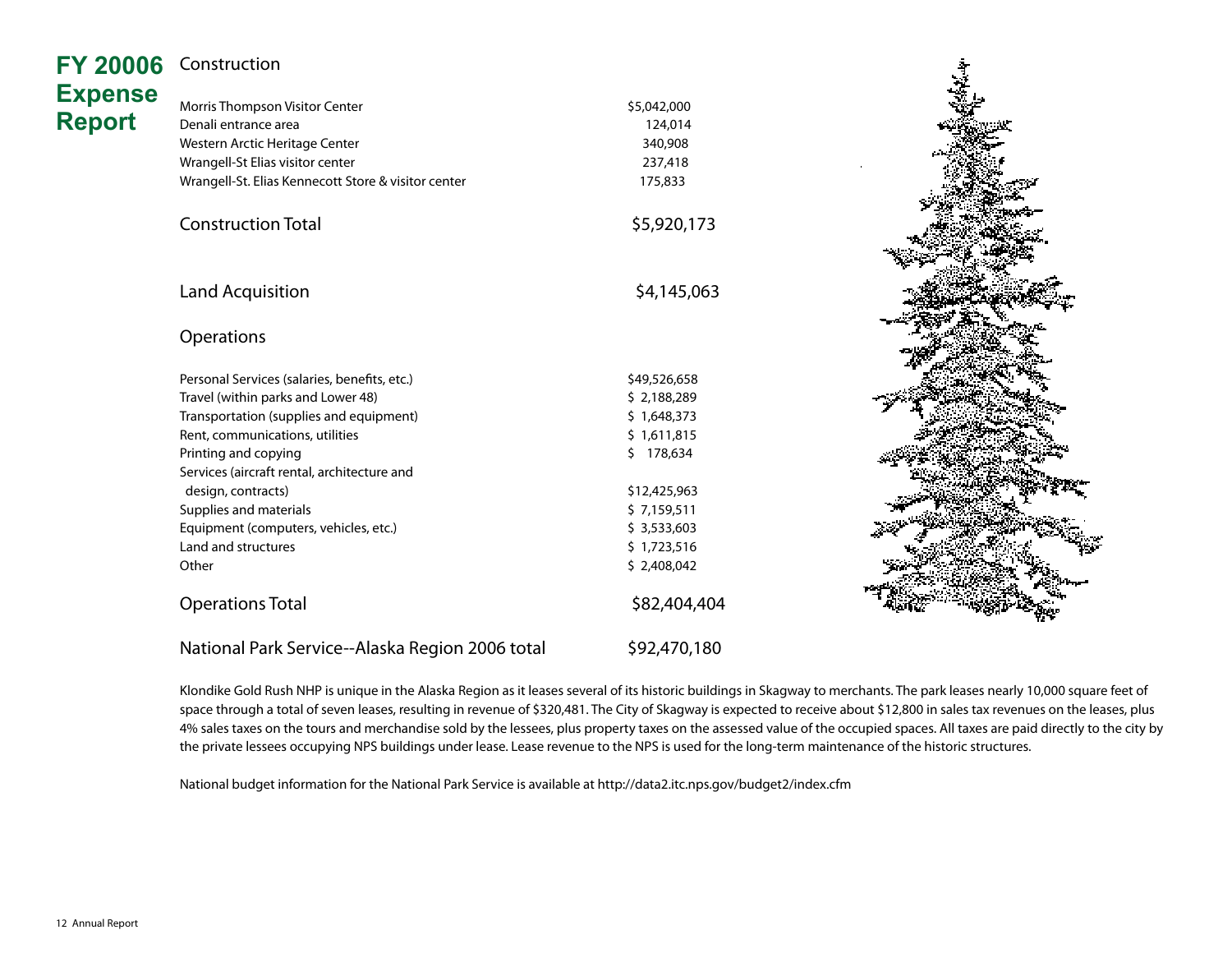*Parks Belong to All Americans: National parks belong to all Americans, so all Americans should feel welcome to experience parks....*